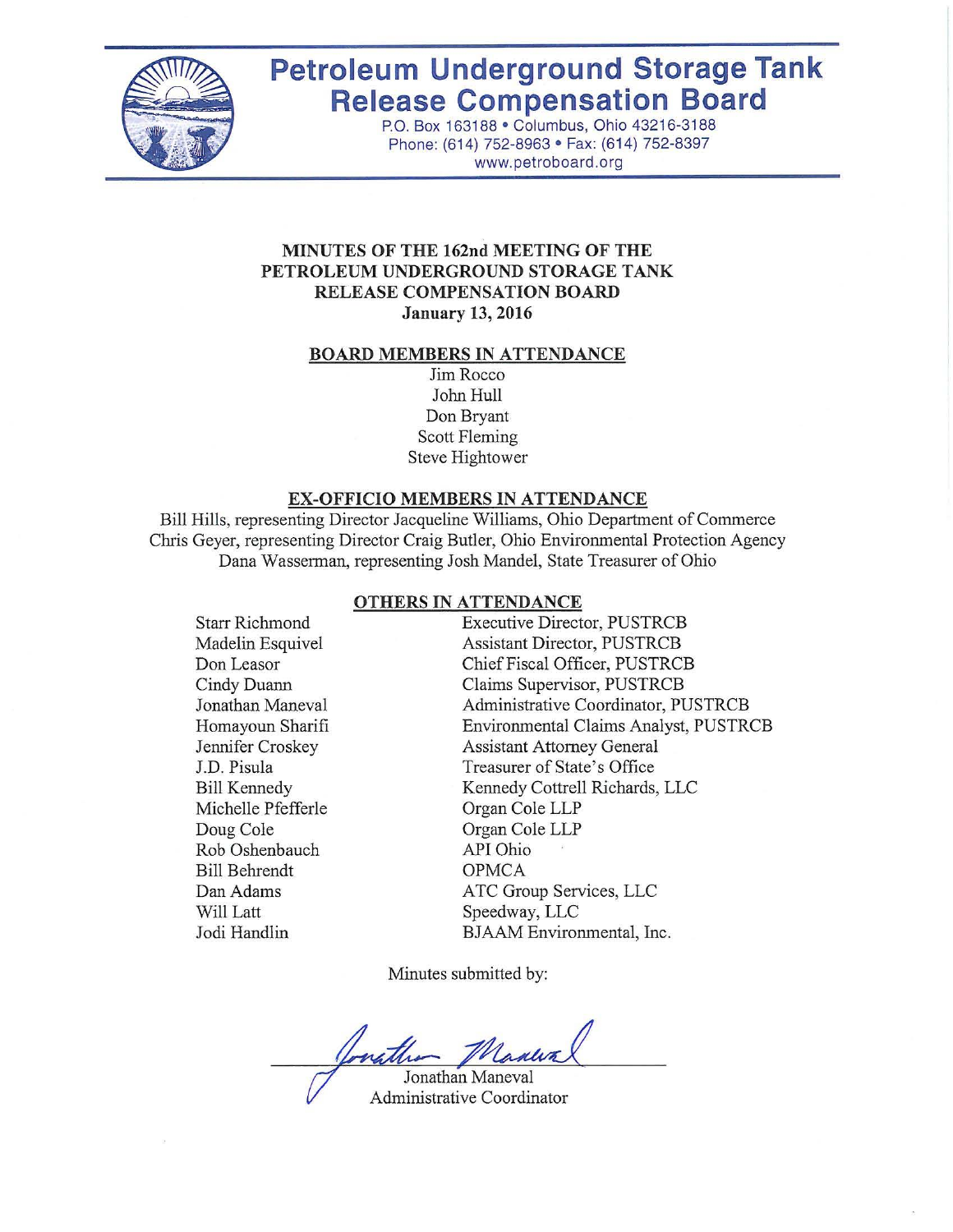# **Call to Order:**

Chairman Rocco convened the one hundred sixty-second meeting of the Petroleum Underground Storage Tank Release Compensation Board on Wednesday, January 13, 2016.

The following members were in attendance: Jim Rocco; John Hull; Don Bryant; Scott Fleming; Steve Hightower; Bill Hills, representing Director Jacqueline Williams, Ohio Department of Commerce; Chris Geyer, representing Director Craig Butler, Ohio Environmental Protection Agency; and Dana Wasserman, representing Josh Mandel, State Treasurer of Ohio.

The following member was not present: Tom Stephenson.

Chairman Rocco announced that Cheryl Hilvert had resigned from the Board due to recently implemented changes that affected the OPERS healthcare benefit for retirees. He invited the Board members to recommend individuals to replace Ms. Hilvert as a representative of local governments. He introduced Dana Wasserman, who was attending as the designee on behalf of the State Treasurer of Ohio.

# **Minutes:**

Chairman Rocco asked if there were any comments or questions regarding the minutes from the November 18, 2015 Board meeting, and there were none. Vice-Chairman Hull moved to approve the minutes. Mr. Geyer seconded. A vote was taken and all members voted in the affirmative. The minutes were approved as presented.

## **BUSTR Report:**

Chairman Rocco called upon Bill Hills, Bureau Chief, to present the Bureau of Underground Storage Tank Regulations (BUSTR) report.

Mr. Hills said the third responsible party search program is underway, and the vendors are on track to complete the project by the end of the fiscal year. The program is used to identify underground storage tank (UST) owners and operators responsible for the investigation and cleanup of petroleum releases.

Mr. Hills said the bids that were submitted for the OTTER (Ohio Tank Tracking & Environmental Regulations) upgrade project had been evaluated, and BUSTR is awaiting a contract to be awarded by the Department of Administrative Services.

Mr. Hills reported that a certified installer course will be held at the State Fire Marshal Academy on February 1 through 5, 2016, and a certified inspector course will be offered February 22 through 25, 2016. He said a questionnaire has been sent to inspectors and installers in order to collect information concerning their continued availability.

Mr. Hills said that BUSTR's personnel are continuing their review of the new U.S. EPA UST regulations and the first draft of the BUSTR administrative rule amendments is tentatively scheduled to be made available for stakeholder review and public comment in the month of March. He said the goal is to update both the release prevention and corrective action rules jointly, and to file any necessary amendments with JCARR (Joint Committee on Agency Rule Review) in 2016.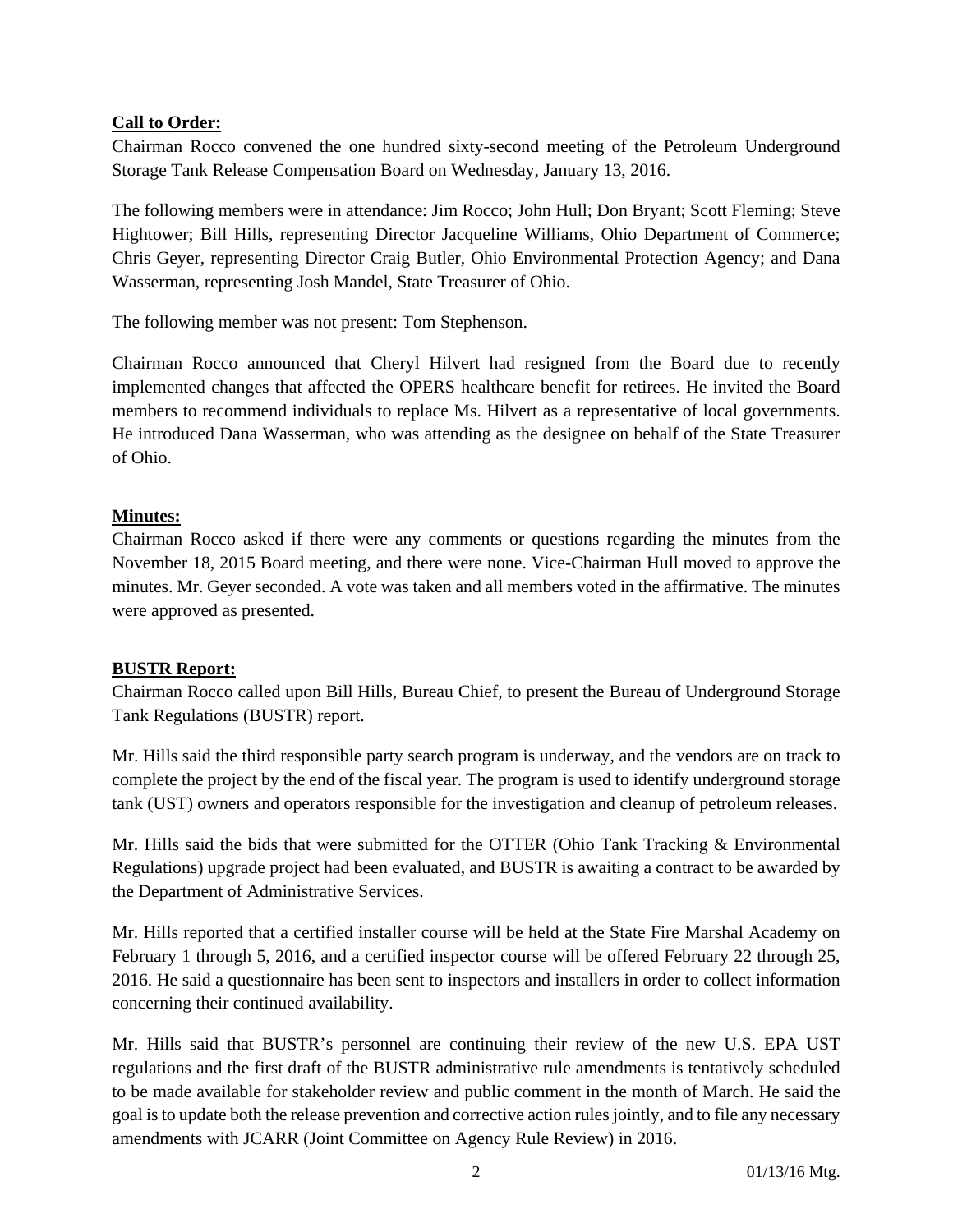Mr. Hills reported for the week ending January 2, 2016, there were 35 new inspections performed for a total of 6,763 inspections for the three-year inspection cycle ending June 30, 2016. He said that two NFAs (no further actions) were generated during this same time period for a total of 118 NFAs for the grant cycle ending September 30, 2016.

Mr. Hills stated that, as of January 2, 2016, there were about 21,700 registered USTs and 3,669 owners of 7,366 registered facilities. He said since the origination of the BUSTR program, the number of NFAs issued is just over 29,000.

# **Financial Reports:**

Chairman Rocco called upon Don Leasor, Chief Fiscal Officer, to present the financial reports.

# *Audit Report*

Mr. Leasor introduced Bill Kennedy, a representative from Kennedy Cottrell Richards, to present the draft copy of the financial statements and supplementary financial information for the year ending June 30, 2015, which had been distributed to each member.

Mr. Kennedy thanked Mr. Leasor, Ms. Richmond and other Board staff for their work and assistance during the audit process, and noted that the audit went very smoothly as a result of their hard work in providing the information needed. He said following the Board's review of the financial statements and his firm's draft reports, they would submit the audit for review and acceptance by the Office of the Auditor of State.

Mr. Kennedy briefly discussed the Independent Auditor's Report. He explained that management was responsible for the preparation and presentation of the financial statements in accordance with generally accepted accounting principles, and that Kennedy Cottrell Richards was responsible for conducting its audit in accordance with generally accepted auditing standards and with government auditing standards.

Mr. Kennedy directed members to the opinion presented in the final paragraph of the first page of the report and explained it is an unqualified opinion, stating that the financial statements present fairly, in all material respects, the financial position of the Board as of June 30, 2015. He pointed out that the implementation of GASB (Governmental Accounting Standards Board) Statement No. 68 is mentioned on the second page of the report, and explained that this new accounting Statement became effective in 2015 and requires the financial reporting of net pension liability as calculated by the Ohio Public Employees Retirement System.

Mr. Geyer asked whether the reserve for unpaid claims represents in-house open claim packages or a projection of future claim costs. Mr. Kennedy explained that the estimated liability includes both. Vice-Chairman Hull questioned why the reserve for unpaid claims increased by approximately \$2.6 million, when the five-year financial projections estimate the liability to decrease over the next four years. Mr. Leasor explained that the reserve for unpaid claims is established through the annual claim liability study, and the increase is a result of claim reimbursements being paid at a rate less than the increase in the ultimate estimated loss.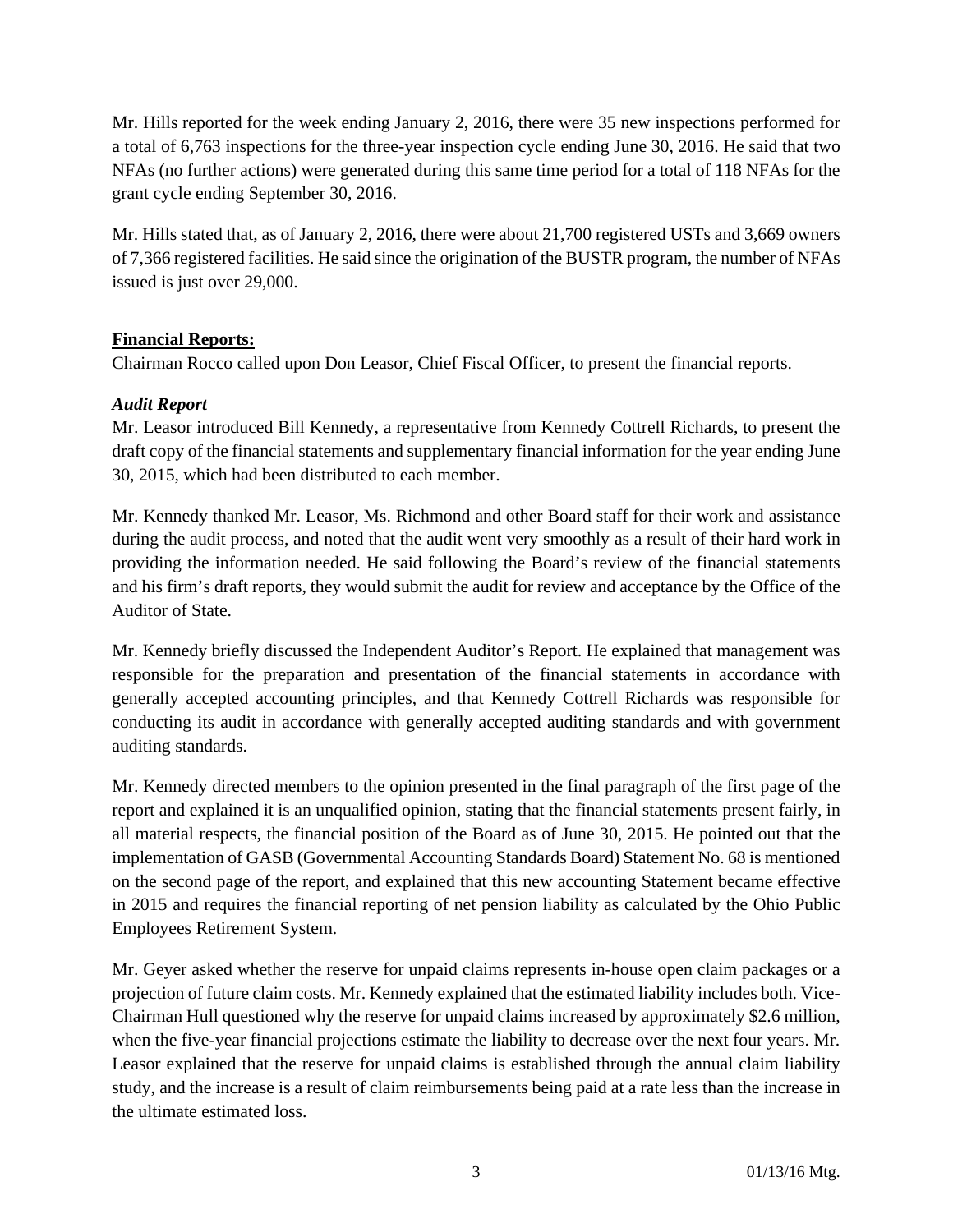Mr. Kennedy said their firm reviewed the management's discussion and analysis section as well as the two supplementary schedules. He said they do not audit this section but performed some limited procedures to check for obvious errors, and noted that any significant deficiencies would have been reported.

Mr. Kennedy then directed members to Kennedy Cottrell Richards' second report concerning the Board's internal controls over financial reporting and other compliance matters, which is required in accordance with government auditing standards. He explained that as part of the financial statements audit, their firm considered the Board's internal controls over the financial reporting process, and tested those controls, or verified that the controls were operating and in place. He stated that they do not provide an opinion on internal controls. However, they did not identify any deficiencies in internal control over financial reporting that would be considered to be material weaknesses, and have no recommendations to report. He directed members to contact him if they had any concerns about fraudulent or illegal activities that might impact the financial statements.

Chairman Rocco requested that each member take time to review the draft financial statements, and if there were questions or comments, to contact Mr. Leasor or Director Richmond.

# *October and November Financials*

Mr. Leasor said the October and November financials were emailed to each member. He asked if there were any questions or concerns regarding these reports, and there were none.

Mr. Leasor reported, as of January 12, 2016, the unobligated account balance is \$24.6 million. He said this amount includes \$16.6 million in STAR Ohio and the custodial account, and the \$8 million invested in U.S. treasuries and U.S. agency callable bonds. He said the obligated account balance for the payment of claims is just over \$5.5 million.

Mr. Leasor said the claims expense for November was about \$334,000, and to date, approximately \$3.5 million had been paid for claims for fiscal year 2016.

Mr. Leasor reported that, as of November 30, 2015, 100% of the budgeted revenues, net of refunds, had been collected. He said, as a result of discussions in the previous meeting, the monthly income spreadsheet now includes a separate line showing the amount of refunds paid. He added that future five-year financial projections will account for the refund liability in a manner similar to the claim liability presentation.

Mr. Leasor said information on refunds and fee collections would be presented with the compliance and fee assessment report.

Mr. Leasor stated that the operating expenses for November were approximately \$142,000. He pointed out that, as of November 30, 2015, expenses should be around 42% of the amount budgeted for the fiscal year.

Mr. Leasor said, as of November 30, 2015, postage expense was 74% of the amount budgeted. He said this was due to postage fees for the final quarter of fiscal year 2015 being paid in July of fiscal year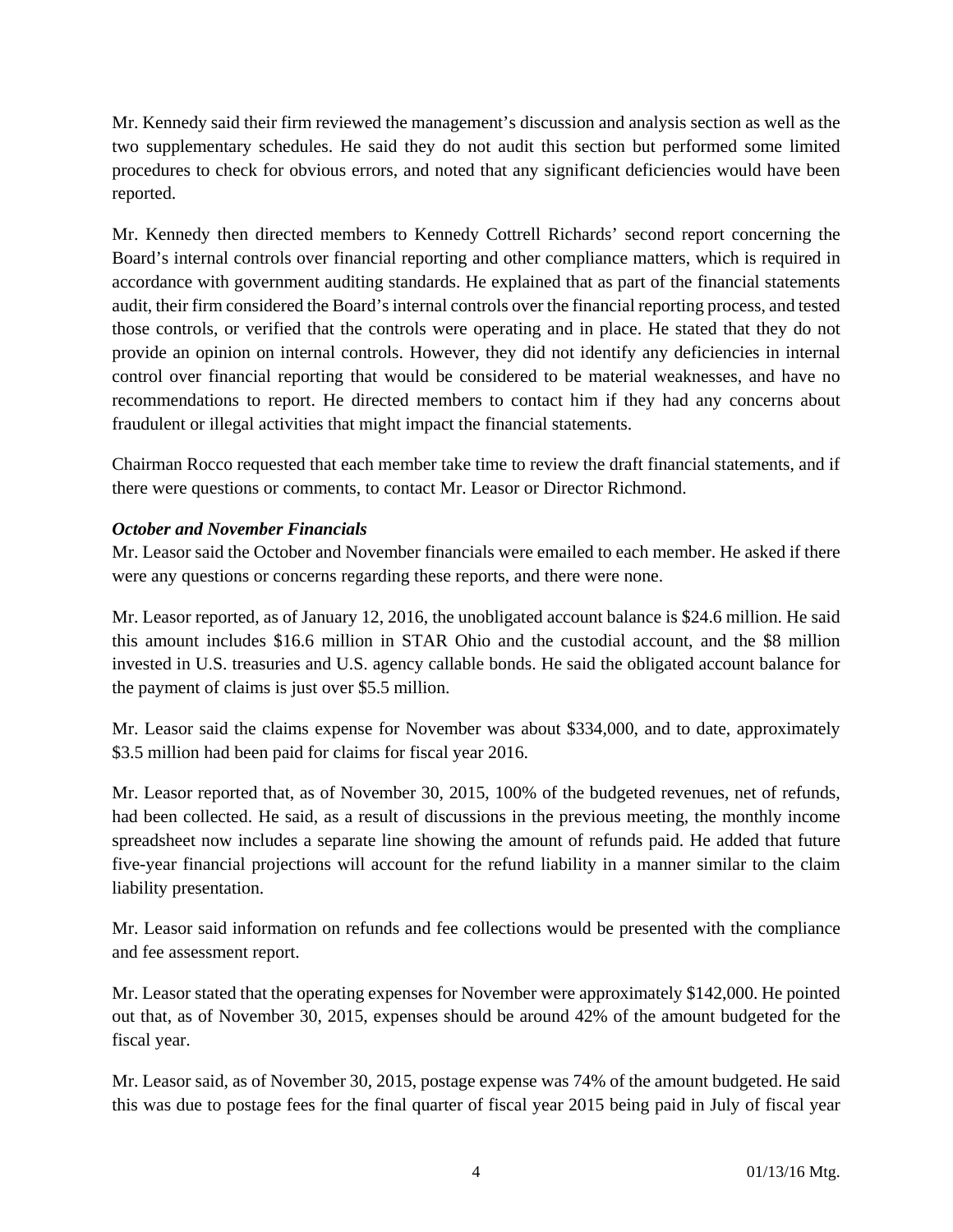2016. He said these charges include fees for the annual fee statement mailing, which is sent by certified mail, as well as the mailing of the Notifications of Non-Compliance and Orders Pursuant to Law.

Mr. Leasor said salary expenses are below budget, and explained that the budget for salaries had been built with the expectation that an additional claims analyst would be hired, but the position has not been filled. In addition, two positions in the compliance department are currently vacant. He said temporary services expenses are below budget, but noted that this expense will increase due to the use of a temporary employee to fill one of the vacant compliance department positions. He said printing and copying costs are historically low in the first quarter, but this expense will also increase with the publication of the newsletter and printing of the annual fee statements in the fourth quarter.

Mr. Leasor said the legal and professional line item is below the anticipated amount. However, this will increase when the second quarter costs associated with the Assistant Attorney General and auditing services are invoiced. He said there has been minimal travel for legal related matters during the first quarter, which resulted in travel expenses also being below budget. He said employee expenses are below budget due to vacancies, and the telephone expense was below budget due to November's invoice being paid in the month of December.

Mr. Leasor said all other expenses are at or below where they should be at this time in the fiscal year.

## **Compliance and Fee Assessment Report:**

Chairman Rocco called on Madelin Esquivel, Assistant Director, to present the compliance and fee assessment report.

Ms. Esquivel reported as of December 31, 2015, refunds totaling \$42,670 have been paid to 58 owners for the 2015 program year, which began July 1, 2015. She said a total of \$34,015 was used to offset prior years' outstanding fees. She said the combined amounts total \$76,685, which represents 34% of the \$225,000 refund goal set for the 2015 program year. She reported the amount of refunds pending totals \$1,400,629.

Ms. Esquivel said, as of December 31, 2015, a net total of \$118,202 had been collected by the Attorney General's Office and Special Counsel.

Ms. Esquivel said, as of December 31, 2015, 125 accounts for 17 owners totaling \$394,370 have been certified to the Attorney General's Office for collection. She said the certification of unpaid 2015 program year's fees will occur at the end of the month.

Ms. Esquivel said eight Orders Pursuant to Law and two Determinations to Deny a Certificate of Coverage are under appeal. She said one hearing was recently held, and all other appeals are under review.

Ms. Esquivel reported that two Ability to Pay Applications are pending review. The Ability to Pay program allows former UST owners experiencing financial difficulty to apply for and receive a determination of their ability to pay delinquent fees.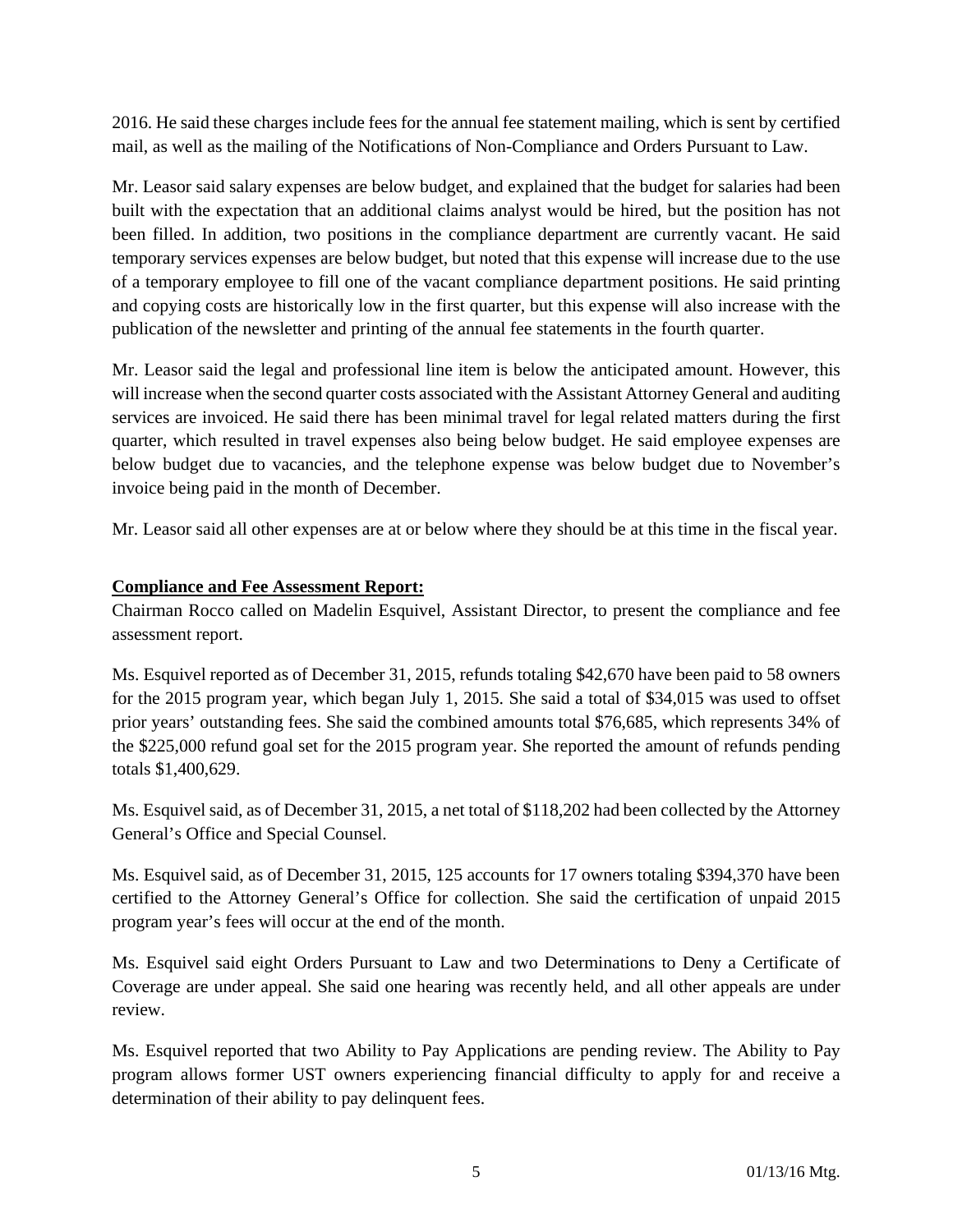Ms. Esquivel reported that 3,010 Certificates of Coverage had been issued thus far for program year 2015.

Ms. Esquivel stated that there are 60 uncashed refund checks that total \$50,057. She said there is \$33,765 in refunds pending for 26 owners from whom more information has been requested.

## **Claims Reports:**

Chairman Rocco called on Cindy Duann, Claims Supervisor, to present the claims reports.

Ms. Duann said, as of January 4, 2016, the total maximum liability of in-house open claims is \$29.6 million. She said using the historical claim payout ratio of 75%, the actual anticipated claim liability of unpaid in-house claims is about \$22.3 million.

Ms. Duann reported that, as of January 4, 2016, a total of 2,344 Fund eligible sites had received no further action status with an average cleanup cost of \$130,700 per site. She said after subtracting the deductible amount and disallowed costs, the average payout per closed site is just under \$70,700.

Ms. Duann said, as of January 4, 2016, a total of 1,547 claims with a total face value above the deductible amount were pending review. She said, as reported at the previous Board meeting, a significant number of requests for more information were issued in order to obtain documentation necessary to review and settle these claims, and a number of responses had been received from the tank owners or their consultants.

Ms. Duann stated that 15 claim settlement determinations were under appeal.

Ms. Duann reported that during the last six months, an average of 68 claims per month were received, and the staff settled or closed an average of 73 claims per month. She said the total claim settlement offer was \$3.5 million, and the average claim payout ratio this program year is 74.5% of the net value.

Ms. Duann said there are currently 15 tank owners that have been granted hardship status, and their claims are being reviewed or settled within one month of receipt. She noted that during the last five months, a total of 18 claim applications were submitted by owners in hardship status, which represents 6% of the claims that were settled within this same time period. She noted that claims submitted by owners that have not been granted hardship status, are being reviewed within six to seven months of receipt.

Ms. Duann said that during the last six months, 44 eligibility applications were received and 42 eligibility determinations were issued. She highlighted that an unusually high number of applications were submitted in the months of August and November. She said of the 42 eligibility determinations issued, 12 were denied. She pointed out that eight of the applications were denied as a result of no release being demonstrated or no corrective action work being required. She said, as of January 4, 2016, a total of 20 eligibility applications were pending review, and four determinations to deny eligibility were under appeal.

Ms. Duann said, as of January 4, 2016, a total of 73 requests for cost pre-approval had been received in the 2015 program year, and 78 cost pre-approval notifications were issued. There are 31 cost pre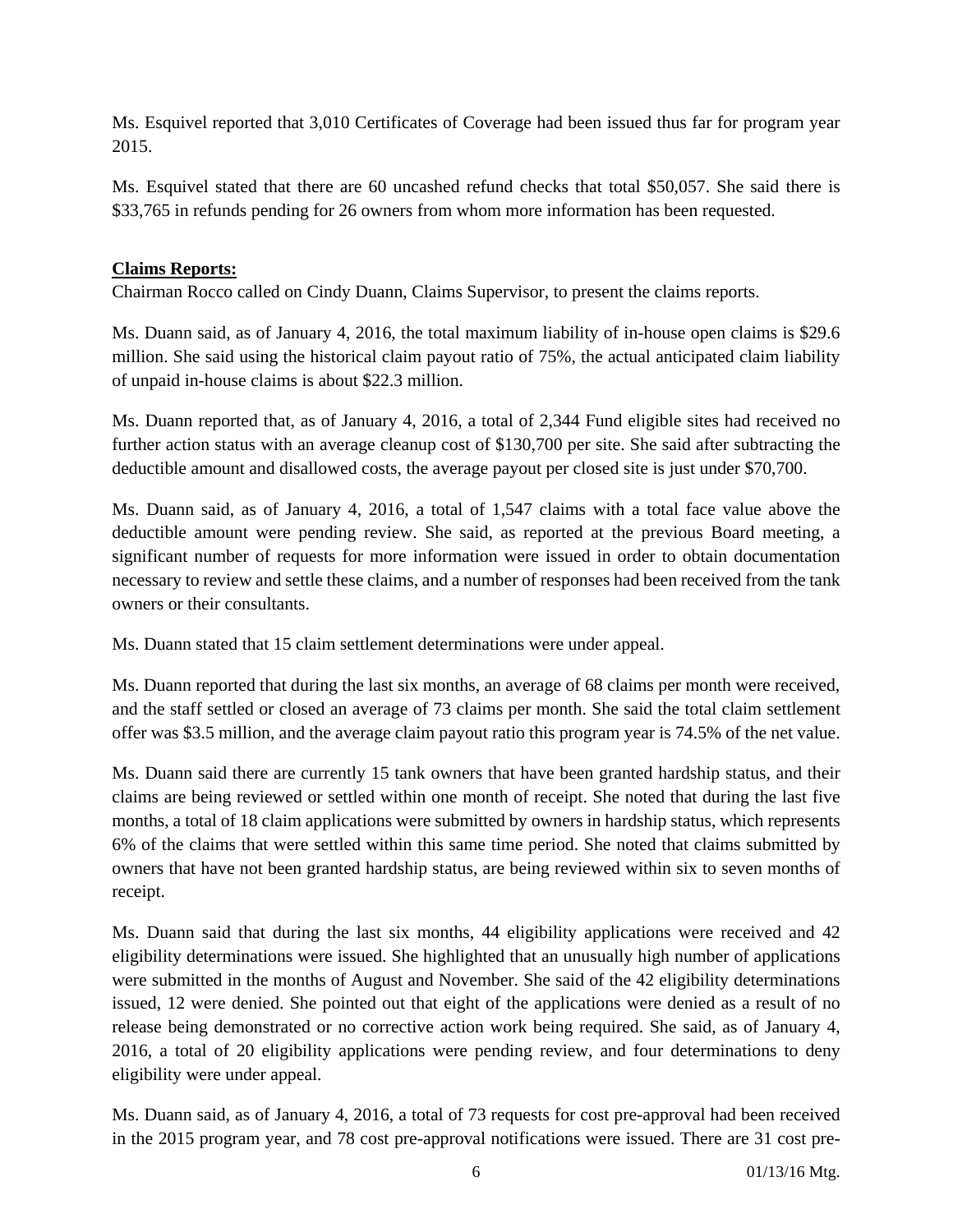approval requests currently pending review. She said in comparison to the previous year, the numbers of cost pre-approval requests received and notifications issued are about the same.

# **Finance Committee Report:**

Chairman Rocco reminded members that at the November meeting, the Board discussed the annual per-tank fee and deductible amounts for the upcoming program year, but did not formally take action on the Finance Committee's recommendation to make no changes to these amounts. He then requested a motion to adopt the recommendation of the Finance Committee to make no changes to the per-tank fees or deductible amounts for program year 2016. Mr. Hightower so moved. Mr. Geyer seconded. A vote was taken and all members voted in the affirmative. The motion passed.

Chairman Rocco said that since the November meeting, representatives from the State Treasurer's Office met with the Board's Executive Director and Chief Fiscal Officer concerning the investment of monies outside of STAR Ohio (State Treasury Asset Reserve of Ohio), and that prior to the Board meeting, the Finance Committee looked at two investment strategies that had been developed for consideration. One option was for the investment of an additional \$4 million, and the second option was for the investment of an additional \$6 million. He said as a result of their discussions, the committee was recommending that an additional \$6 million of unobligated funds be invested outside of STAR Ohio. He then called upon Don Leasor to discuss how the investment of \$6 million would impact the Fund's five-year financial projections.

Mr. Leasor briefly explained that the Board had previously invested \$8 million from the unobligated STAR Ohio account into U.S. treasuries and U.S. agency callable bonds, with the investments being laddered over a three-year period so that a portion of the investments matures annually. He said that currently about \$16 million of unobligated monies is being held in the STAR Ohio account, and the committee discussed investing additional monies in order to obtain higher returns on these unobligated monies.

Mr. Leasor directed members to the Unobligated Fund Projections report, which summarized the Fund's five-year financial projections with the investment of an additional \$6 million into U.S. treasuries and U.S. agency callable bonds. He reviewed the assumptions used to build the projections and pointed out the projected expenses were calculated using anticipated claim payments of \$9.5 million and 125% of anticipated operating and capital expenses to account for any unforeseen increases in operating or capital expenses. He pointed out that in fiscal year 2020, the projections indicate that expenses will be just over \$12.1 million, and the balance of the STAR Ohio and custodial account will be less than the projected expenses. He then called upon J.D. Pisula, Deputy Director of Investments with the State Treasurer's Office, to provide additional information on the committee's investment recommendation.

Mr. Pisula briefly reviewed the Board's current holdings and money market rates as of January 4, 2016. He pointed out that just under 75% of the Board's investment portfolio is currently in STAR Ohio, and the committee is recommending changing the investment strategy to invest an additional \$6 million from the unobligated STAR Ohio account into U.S. treasuries and U.S. agency callable bonds, laddered with two, three and four-year maturity dates. He said by making this change, the Board could take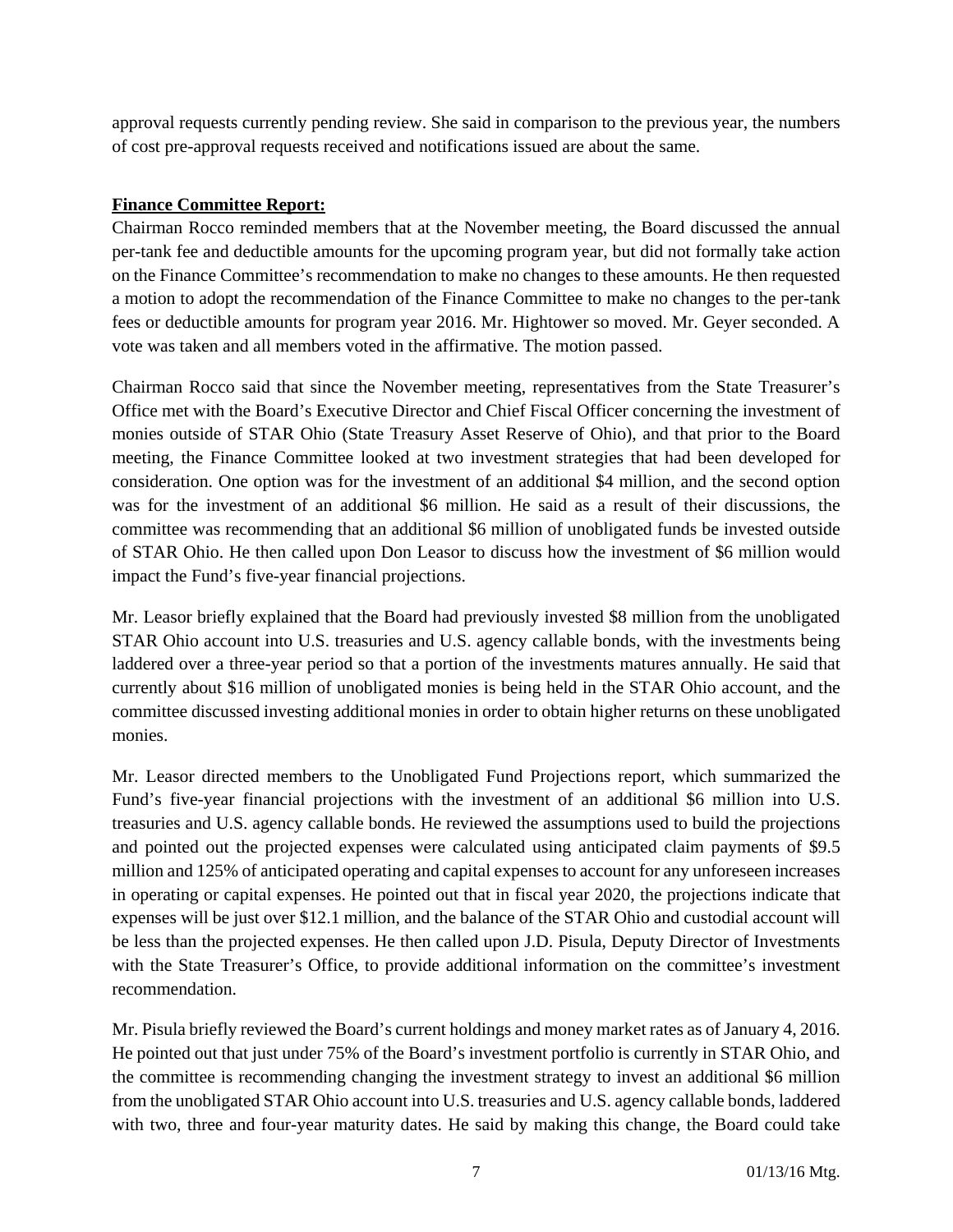advantage of the higher interest yields of these instruments, and incremental annual earnings would likely increase by about \$55,000. He noted the cash to bond allocation would then be closer to 50/50, and the weighted days to maturity would increase from 136 days to just under a year.

Mr. Hightower asked whether any alternative higher yielding investments were considered. Mr. Pisula responded explaining that the Board's investment options are restricted by the Board's investment policy and the Ohio Revised Code. He noted that currently the highest yielding investment allowed under the policy would be a five-year security such as a Fannie Mae or Freddie Mac bond that has an imbedded call option, and because of the imbedded call option, there is an element of active management that would be required.

Mr. Geyer questioned whether it would be better to invest in shorter term securities given the Federal Reserve has indicated that interest rates will be raised. Mr. Pisula explained that the shape of the yield curve has an implied interest rate trajectory, and the yields shown essentially account for the market's assessment of where interest rates are going to go.

Chairman Rocco pointed out that beginning in 2018, \$4 million of the investments will mature annually as a result of the laddered investment strategy. He said the ultimate goal is to reduce the Fund's unobligated account, and it is expected that over time, as some notes mature, it will be necessary to move some of the money back into the STAR Ohio account rather than to reinvest it.

After some further discussion, Chairman Rocco requested a motion to approve the investment of \$6 million, and to authorize the Executive Director and the Chief Fiscal Officer to place \$3 million from the unobligated account into U.S. treasuries and an additional \$3 million from the unobligated account into U.S. agency callable bonds with maturity dates laddered over two, three and four years; and to reinvest these funds in like securities upon maturity. Mr. Geyer so moved and Mr. Hightower seconded.

Vice-Chairman Hull moved to insert the words "unless otherwise directed by the Board" following the words "to reinvest these funds in like securities upon maturity" in the original motion. Vice-Chairman Hull explained that the proposed amendment clarifies that if the Board determines that the money should be moved back to the STAR Ohio account, the funds will not be reinvested. Mr. Bryant seconded. A vote was taken to amend the motion. All were in favor and the motion was amended.

Chairman Rocco asked if there was any discussion regarding the amended motion on the floor and there was none. A vote was taken, and all were in favor. The motion passed as amended.

## **New Business:**

## *Hardship Application*

Chairman Rocco called upon Ms. Richmond to present the hardship application.

Ms. Richmond stated that the Board's rule 3737-1-08 provides for an owner experiencing financial hardship to apply for hardship status with the Fund. She said granting hardship status allows for the acceleration of the review of the claims submitted by the owner. Ms. Richmond noted that granting hardship status does not increase the amount of reimbursement to the tank owner. She stated by accelerating the review of the claim, it reduces the financial burden the owner would experience if the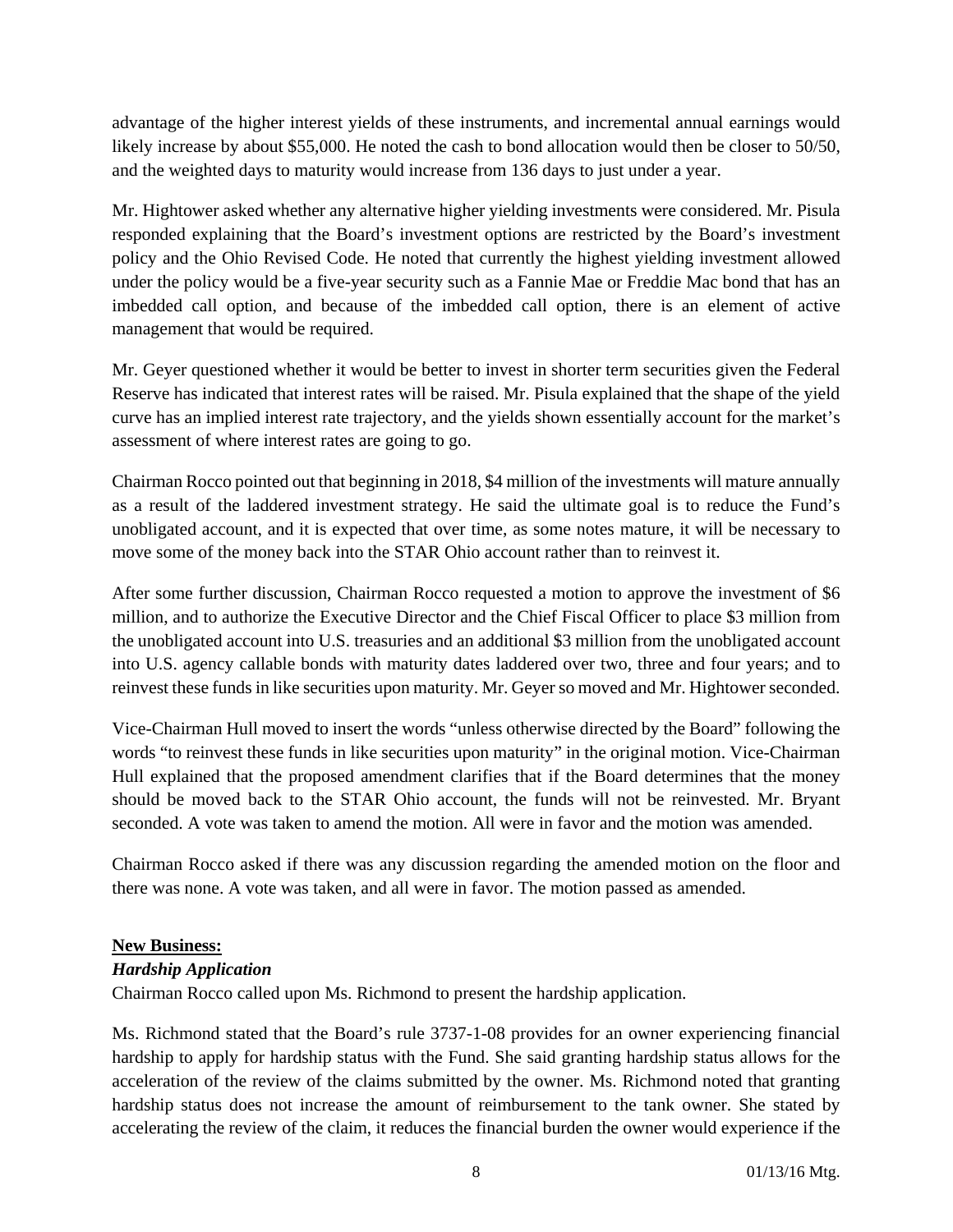claims were reviewed and settled in the normal course of business. She said, once granted, the hardship status remains in effect for a one-year period and at that time, the owner may reapply for hardship status.

Ms. Richmond stated that in determining hardship status, the application and a minimum of two years of income tax records are reviewed. She said, in addition, a U.S. EPA financial capacity test is used to evaluate the owner's cash flow and determine if the owner is able to carry debt, in which case, the owner could finance the costs of corrective actions over time.

# **Claim # 20240-0001/05/28/08, Owner – Amanda Carryout Inc.**

Ms. Richmond said Amanda Carryout Inc. is the responsible party for a 2008 release that occurred at 145 East Main Street in Amanda, Ohio. She explained that as a representative of the owner, Mr. Allen Frank is requesting the Board grant hardship status to Amanda Carryout Inc. This is the sixth request for hardship status with the last one having expired in June of 2015.

Ms. Richmond said to date, the Fund has reimbursed \$189,000 for corrective actions for this release, and there are two claims pending review totaling approximately \$23,000. Additionally, the estimated cost of corrective action work expected to take place over the next 12 months is \$55,000.

Ms. Richmond said based on Amanda Carryout's income tax records, which showed the business reported income of \$18,000 for calendar year 2014, the U.S. EPA ABEL model for corporations estimates a 55% probability that Amanda Carryout can afford \$55,000 in corrective action costs. However, the U.S. EPA typically employs the 70% probability level for determining the ability to pay. In addition, the probability levels are based upon projected cash flows for the next three years. Given the costs over the next year are estimated at \$55,000 and its anticipated that additional costs will be incurred in the following two years, Amanda Carryout does not have sufficient cash flow to carry the projected costs of corrective action. Ms. Richmond recommended that the Board approve the application and grant hardship status to Amanda Carryout, Inc. Vice-Chairman Hull so moved and Mr. Fleming seconded.

Mr. Hightower questioned whether the individual's assets or corporation's assets had been used to evaluate the need for hardship status. Mr. Leasor responded explaining that the U.S. EPA model uses only the corporation's financial information in the analysis. Mr. Hightower pointed out that the application appears to include irrelevant individual income and expense information rather than the numbers used in the model, and requested that in the future, the business financial statements or the corporation's tax returns be provided to the Board members for consideration. Chairman Rocco said historically copies of IRS tax forms have not been distributed to Board members as they contain sensitive and confidential information.

Chairman Rocco stated that as a result of concerns raised at the November Board meeting, the Finance Committee had begun reviewing the hardship program and their discussions included whether personal assets should be considered along with the business financials when evaluating the need for hardship status. Mr. Geyer said in his opinion, there is likely no cost benefit to the agency for the Board's staff to perform extensive financial background checks on applicants seeking hardship status. Instead he would rather see their time being used to process the backlog of claims. He suggested that only a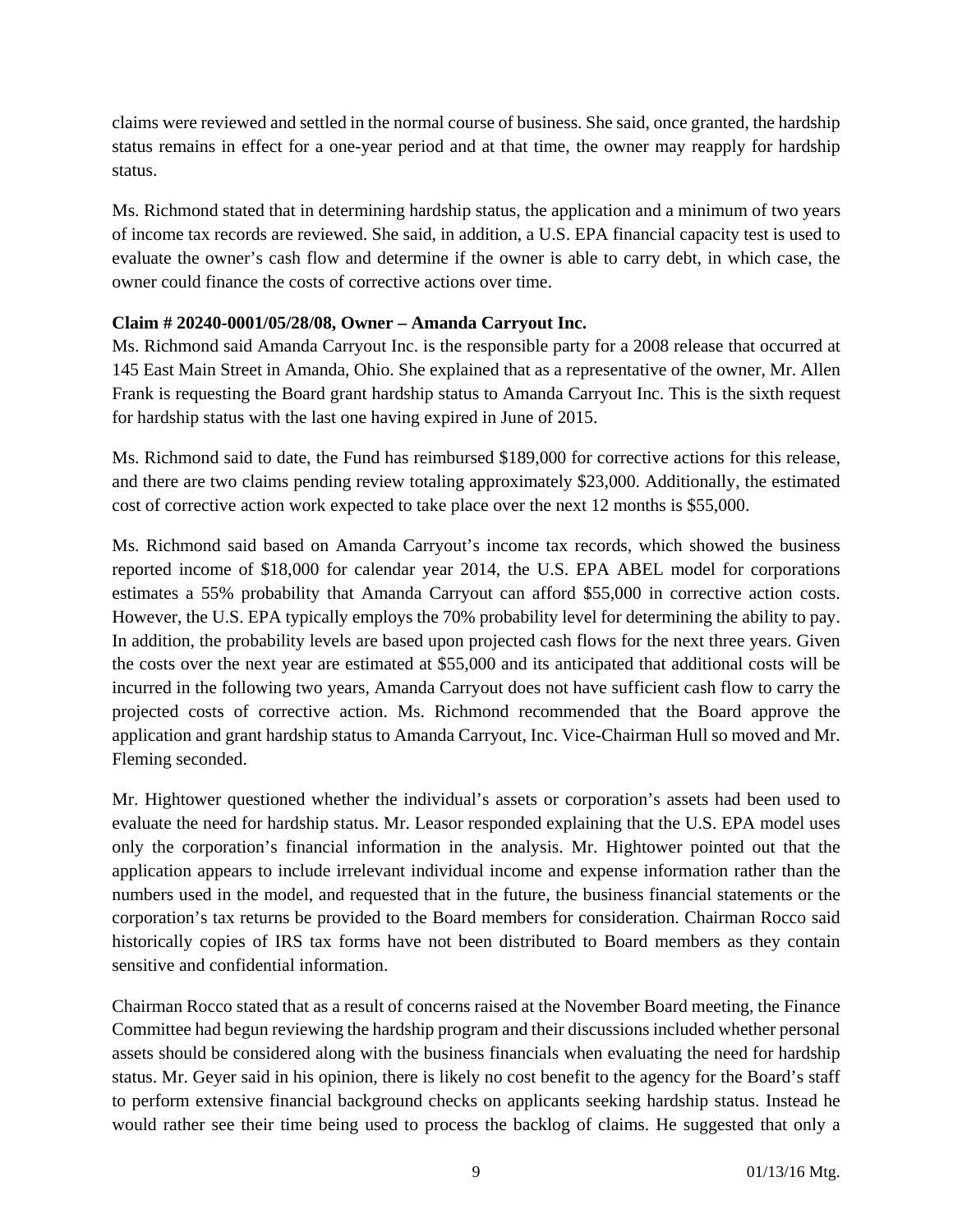summary of the applicant's gross revenues and expenses be provided to Board members for consideration.

Following some further discussion, a vote was taken to approve Amanda Carryout, Inc.'s hardship application and all members voted in the affirmative. The motion passed.

## **Certificates of Coverage – Ratifications:**

Chairman Rocco called upon Ms. Richmond to present the lists of owners who have been issued a Certificate of Coverage for ratification by the Board.

Ms. Richmond said the lists behind Tabs 8 and 9 are listings of facilities that, since the November Board meeting, had been issued a program year 2014 or 2015 Certificate of Coverage. She noted that no Determinations to Deny a Certificate of Coverage had been issued since the November meeting.

Ms. Richmond said the process used to review the fee applications and issue or deny a Certificate of Coverage includes a review for completeness to determine full payment was received; financial responsibility for the deductible has been demonstrated; and the owner has certified with his signature that he is in compliance with the State Fire Marshal's rules for the operation and maintenance of petroleum underground storage tanks. She said if these requirements are met and if the tanks existed in previous years, a Certificate for the subject tanks has been issued to the owner in at least one of the prior two years, then a Certificate of Coverage is issued.

Ms. Richmond explained that if deficiencies or compliance issues are identified, notice is provided to the owner in accordance with the Board's rules. The owner is provided 30 days to respond to the notice with information to correct the deficiency or compliance issue. If correcting information is not received within this time, a determination denying the Certificate of Coverage is issued to the owner.

She said the Board's rules and the Revised Code make provisions for an appeal of the determination. Ms. Richmond said that throughout this process, the Board's staff works with the owner to correct the fee statement record and if necessary, refers the owner to BUSTR to correct the registration record.

Ms. Richmond requested the Board ratify her actions with respect to the issuance of the 2014 program year Certificates of Coverage for the five facilities included on the list behind Tab 8.

Mr. Hills moved to ratify the issuance of the 2014 Certificates of Coverage for the facilities listed. Mr. Bryant seconded. A vote was taken and all of the members were in favor. The motion passed.

Ms. Richmond requested the Board ratify her actions with respect to the issuance of the 2015 program year Certificates of Coverage for the 102 owners of 217 facilities included on the list behind Tab 9.

Mr. Geyer moved to ratify the issuance of the 2015 Certificates of Coverage for the facilities listed. Mr. Fleming seconded. A vote was taken and all of the members were in favor. The motion passed.